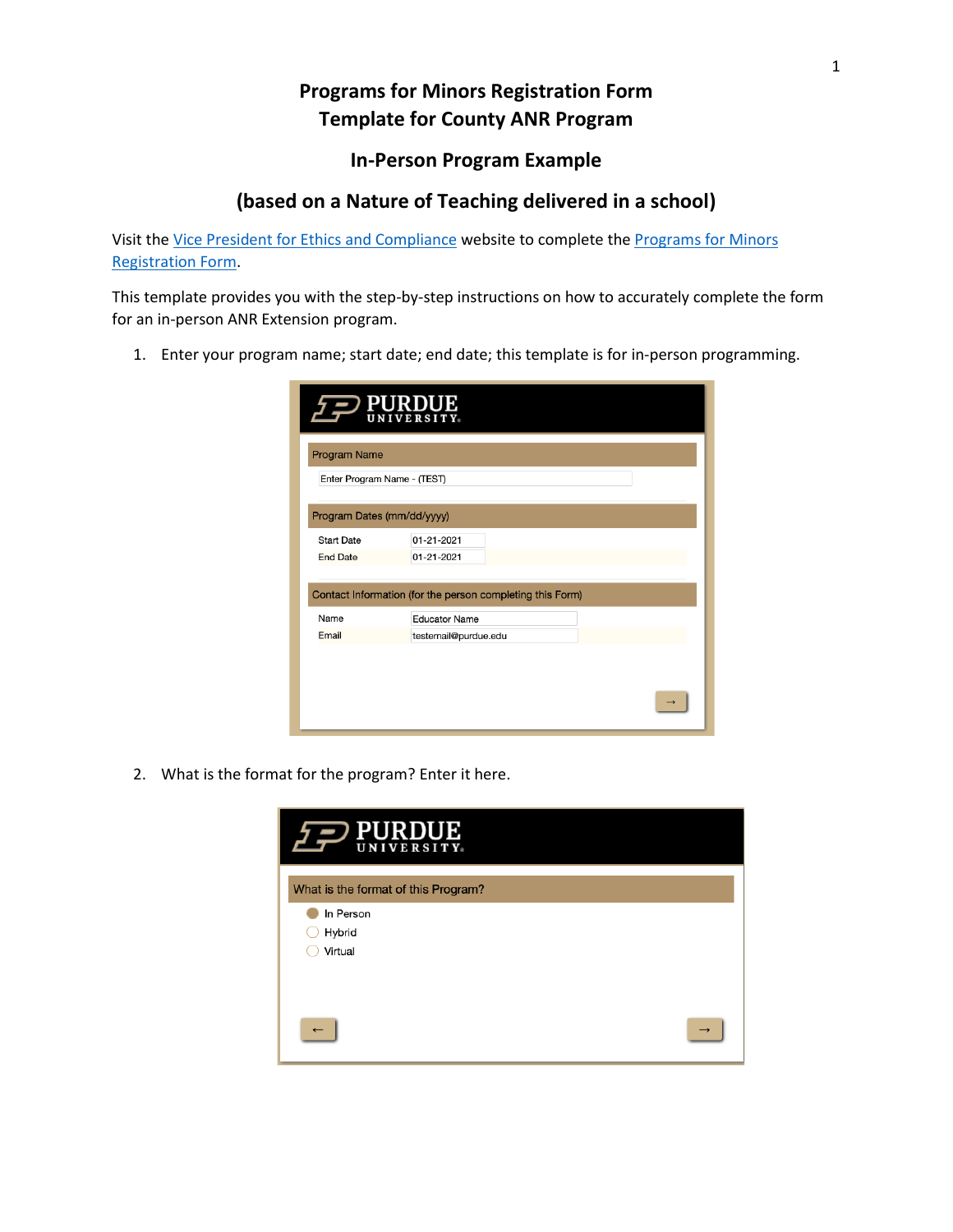3. Provide the address of the County Purdue Extension Office or Department; the program IS sponsored by a unit of Purdue University.

| <b>PURDUE</b><br><b>UNIVERSITY</b>        |                                                                                                                                  |  |
|-------------------------------------------|----------------------------------------------------------------------------------------------------------------------------------|--|
| of the program)                           | What is the physical address of the program? (If virtual, use the mailing address                                                |  |
| <b>Building Name or</b><br><b>Address</b> | Test County Extension O                                                                                                          |  |
| City                                      | <b>Test City</b>                                                                                                                 |  |
| County                                    | <b>Test County</b>                                                                                                               |  |
| Yes<br>No                                 | Is the program sponsored/co-sponsored by a college, school, department,<br>office, organization or other unit of the University? |  |
|                                           |                                                                                                                                  |  |

4. Enter: "Agriculture, Purdue Extension"; the program is NOT sponsored by another organization NOT affiliated with Purdue

| <b>JRDUE</b><br><b>NIVERSITY</b> 。                                                                                           |  |
|------------------------------------------------------------------------------------------------------------------------------|--|
| Which college, school, department, office, organization or unit?<br>test                                                     |  |
| Is the program sponsored/co-sponsored by an individual or organization that is<br>not affiliated with the University?<br>Yes |  |
| No                                                                                                                           |  |
|                                                                                                                              |  |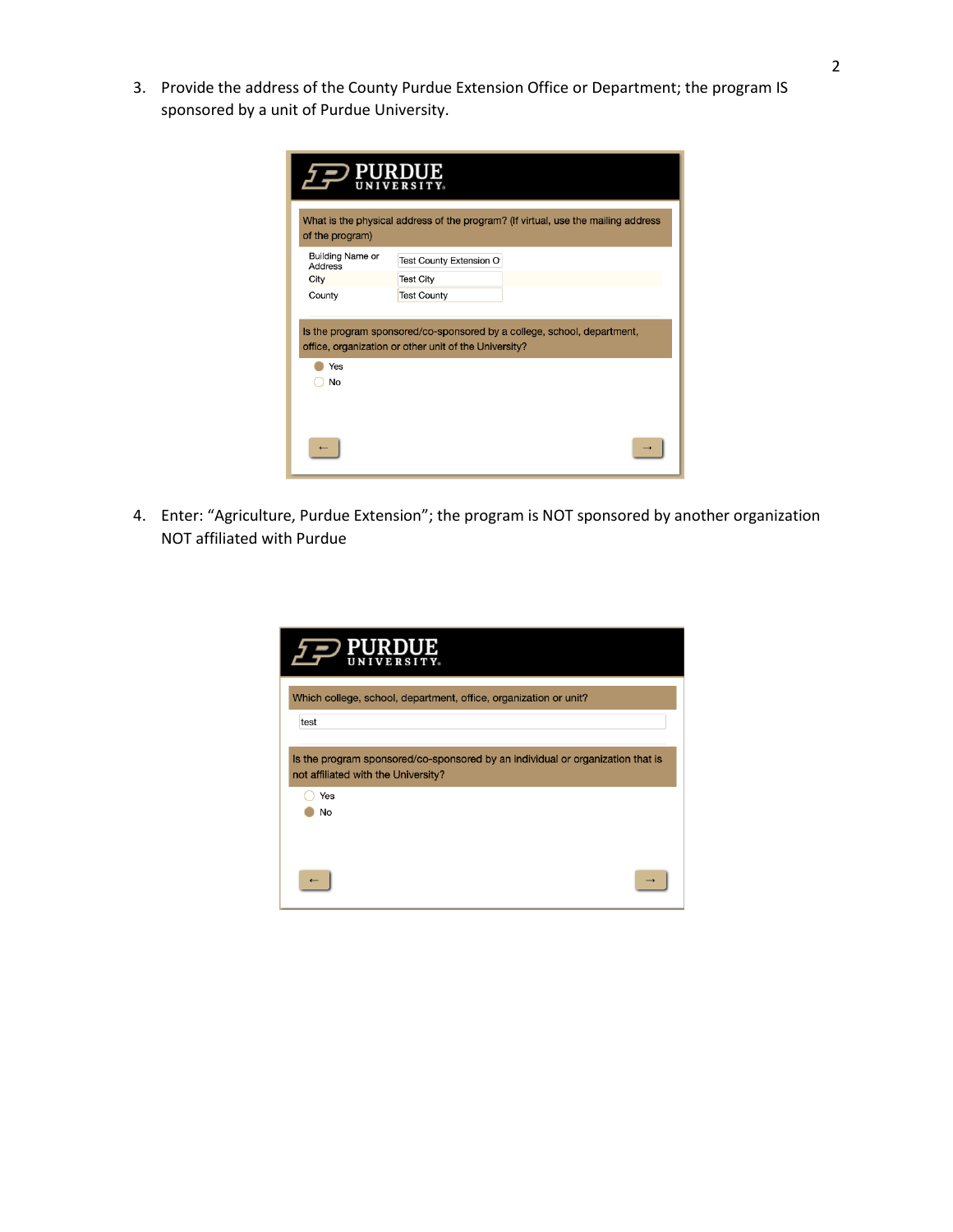5. The program will NOT utilize any University owned/managed facilities since it will take place in a school. If you utilize a county fairgrounds or Extension office, according to the Purdue Youth Protection staff's definition, this is a University owned/managed facility. In that case, you would answer "yes" here.

| IJB<br><b>UNIVERSITY</b>                                                                          |
|---------------------------------------------------------------------------------------------------|
| Will the program utilize any University owned/managed facilities (including a<br>Residence Hall)? |
| Yes<br>No                                                                                         |
|                                                                                                   |

6. Minor participants will not be accompanied/supervised by a parent/guardian. In this example, Nature of Teaching does involve research with minors, because of the IRB protocol in place. Whenever educators sign on to facilitate the program they complete a Qualtrics survey indicating they agree to uphold the IRB protocol. It is exempt and ongoing.

| <b>PURDUE</b><br><b>UNIVERSITY</b>                                                        |  |
|-------------------------------------------------------------------------------------------|--|
| Will minor participants be accompanied and supervised by a parent or legal<br>guardian?   |  |
| Yes<br>No                                                                                 |  |
| Is this Program considered University research involving minors as human subjects?<br>Yes |  |
| No                                                                                        |  |
|                                                                                           |  |